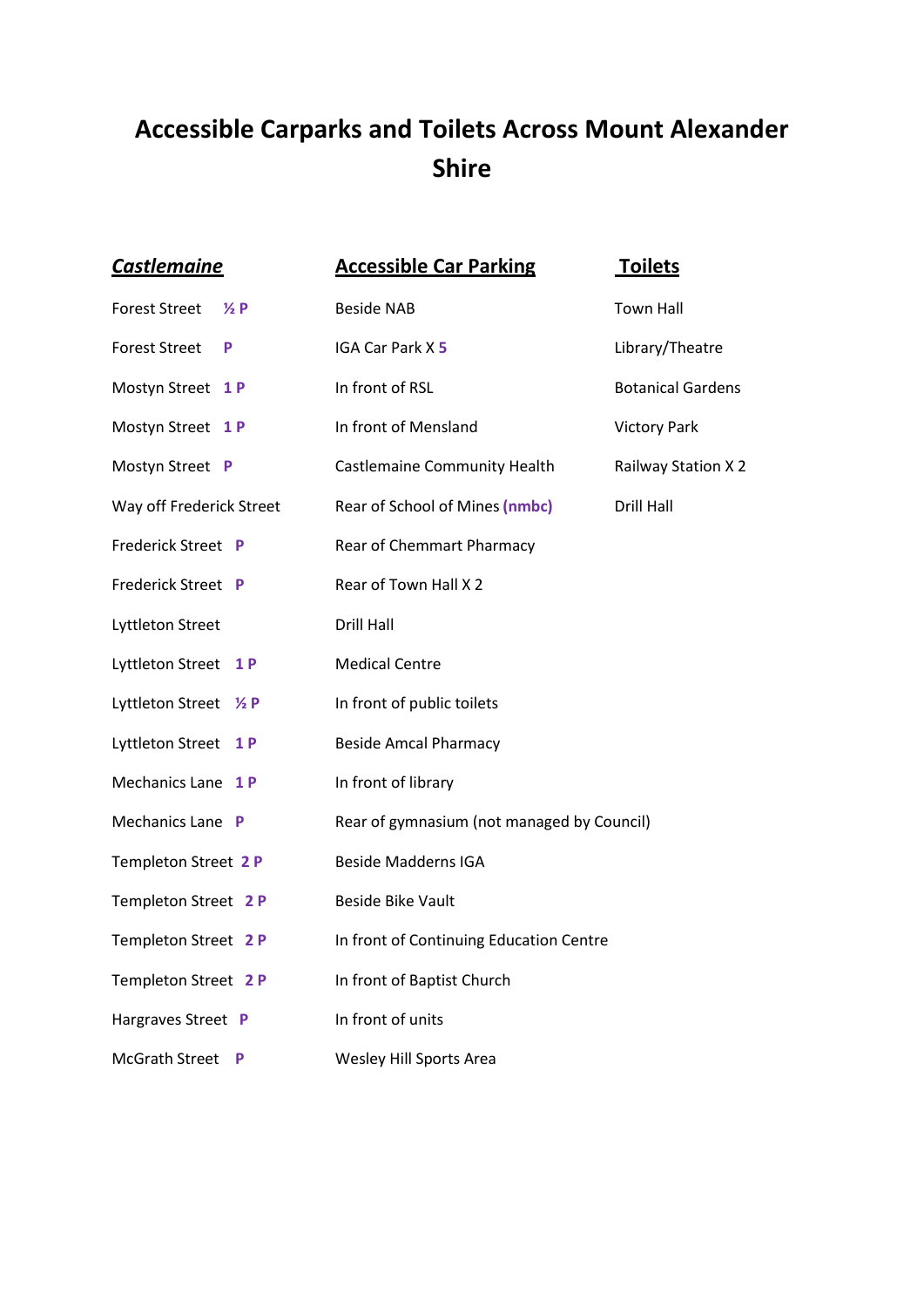| <b>Newstead</b>          | <b>Accessible Carparking</b> | <b>Toilets</b>                  |
|--------------------------|------------------------------|---------------------------------|
| <b>Panmure Street</b>    | Outside Dig Cafe             | Dig Cafe                        |
| Lyons Street             | <b>Community Centre</b>      | <b>Community Centre</b>         |
| <b>Codrington Street</b> | Pool                         | <b>Public Toilets</b>           |
| <b>Panmure Street</b>    |                              | <b>Rural Transaction Centre</b> |
|                          |                              |                                 |
|                          |                              |                                 |
| <b>Maldon</b>            | <b>Accessible Carparking</b> | <b>Toilets</b>                  |
| <b>Main Street</b>       | Maldon Hotel X 2             |                                 |
| Mt. Tarrengower Road     | <b>Butts Reserve</b>         |                                 |
| <b>Parkins Reef Road</b> |                              | Historic Area (Mine)            |
| <b>Fountain Street</b>   | <b>Botanical Gardens</b>     | <b>Public Toilets</b>           |

| <b>Campbells Creek</b> | <b>Accessible Carp</b>    |
|------------------------|---------------------------|
| Elizabeth Street       | <b>Community Centre</b>   |
| Midland Highway        | <b>Recreation Reserve</b> |

High Street **Harcourt Hall** Harcourt Hall Harcourt Hall

*Guildford* **Accessible Carparking Toilets** Midland Highway **Roadside rest area** Public toilets Fryers Road **Barbecue Park** Barbecue Park Barbecue Park

*Harcourt* **Accessible Carparking Toilets** Joseph Young Drive **Leanganook Koala Park** Koala Park

**Baringhup Accessible Carparking Toilets** 

Wills Street **Outside public hall** 

44 High Street Visitor Information Centre Public Toilets

## **ible Carparking <b>Toilets**

hity Centre **Community Centre**